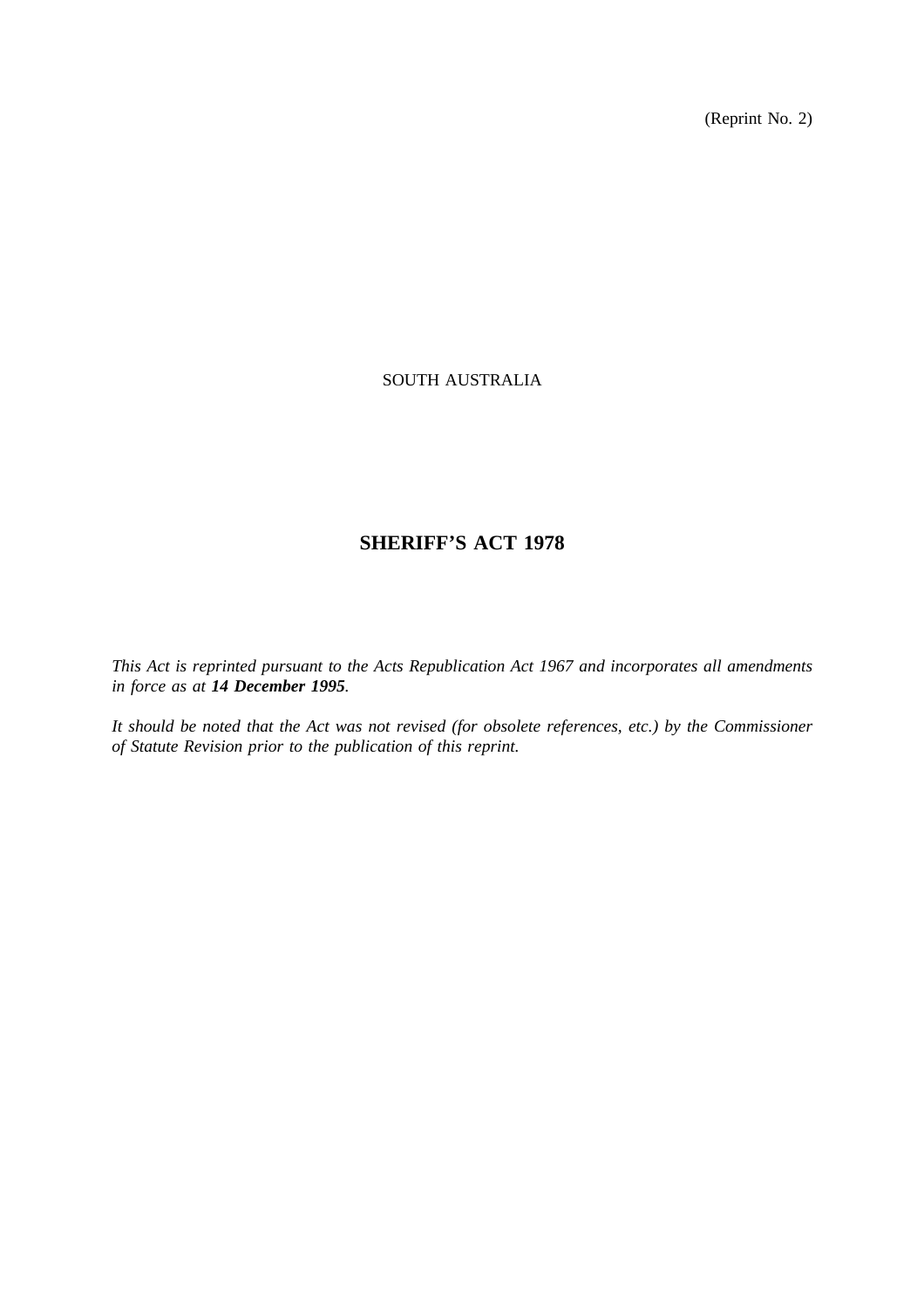# **SUMMARY OF PROVISIONS**

| 1.  | Short title                                                 |
|-----|-------------------------------------------------------------|
| 2.  | Commencement                                                |
| 3.  | Repeal and transitional provision                           |
| 4.  | Interpretation                                              |
| 5.  | The Sheriff                                                 |
| 6.  | Deputy Sheriffs and sheriff's officers                      |
| 7.  | Provision for case where sheriff should not execute process |
| 8.  | Duties of the sheriff                                       |
| 9.  | Sheriff to attend at criminal sittings                      |
| 10. | Procedure on arrest                                         |
| 11. | <b>Offences</b>                                             |
| 12. | Immunity                                                    |
| 13. | Summary proceedings                                         |
| 14. | Sheriff not disqualified from being justice of the peace    |
| 15. | No licence required for the purpose of sheriff's sales      |
| 16. | Regulations                                                 |
|     |                                                             |

#### **APPENDIX LEGISLATIVE HISTORY**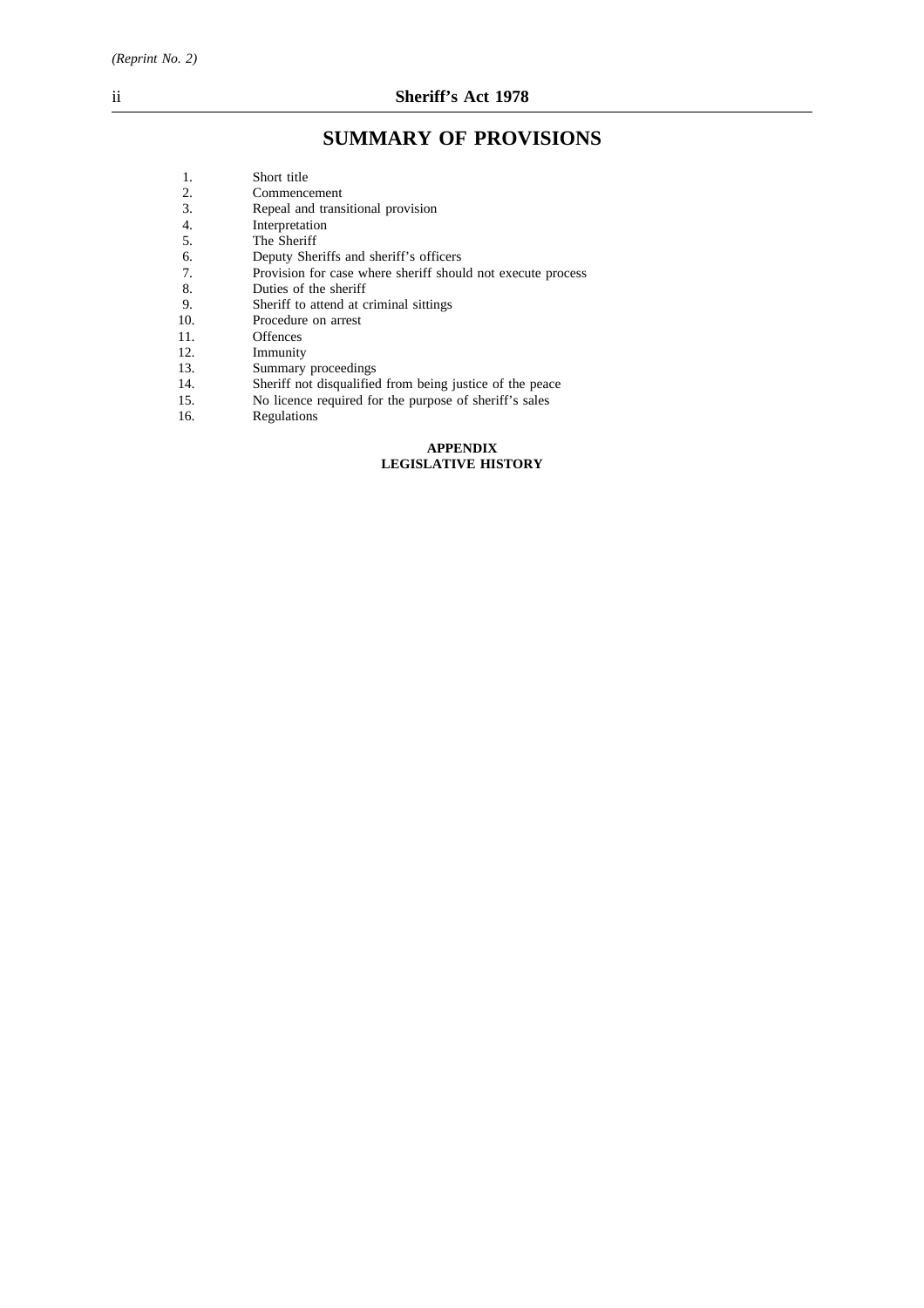# **SHERIFF'S ACT 1978**

being

Sheriff's Act 1978 No. 82 of 1978 [Assented to 30 November  $1978$ ]<sup>1</sup>

as amended by

Sheriff's Act Amendment Act 1991 No. 81 of 1991 [Assented to 12 December 1991]<sup>1</sup> Statutes Amendment (Courts Administration Staff) Act 1995 No. 85 of 1995 [Assented to 30 November 1995]<sup>2</sup>

<sup>1</sup> Came into operation 6 July 1992: *Gaz*. 2 July 1992, p. 209.<br><sup>2</sup> Came into operation 14 December 1995: *Gaz*. 14 December

<sup>2</sup> Came into operation 14 December 1995: *Gaz*. 14 December 1995, p. 1641.

# *NOTE:*

- *Asterisks indicate repeal or deletion of text.*
- *For the legislative history of the Act see Appendix. Entries appearing in the Appendix in bold type indicate the amendments incorporated since the last reprint.*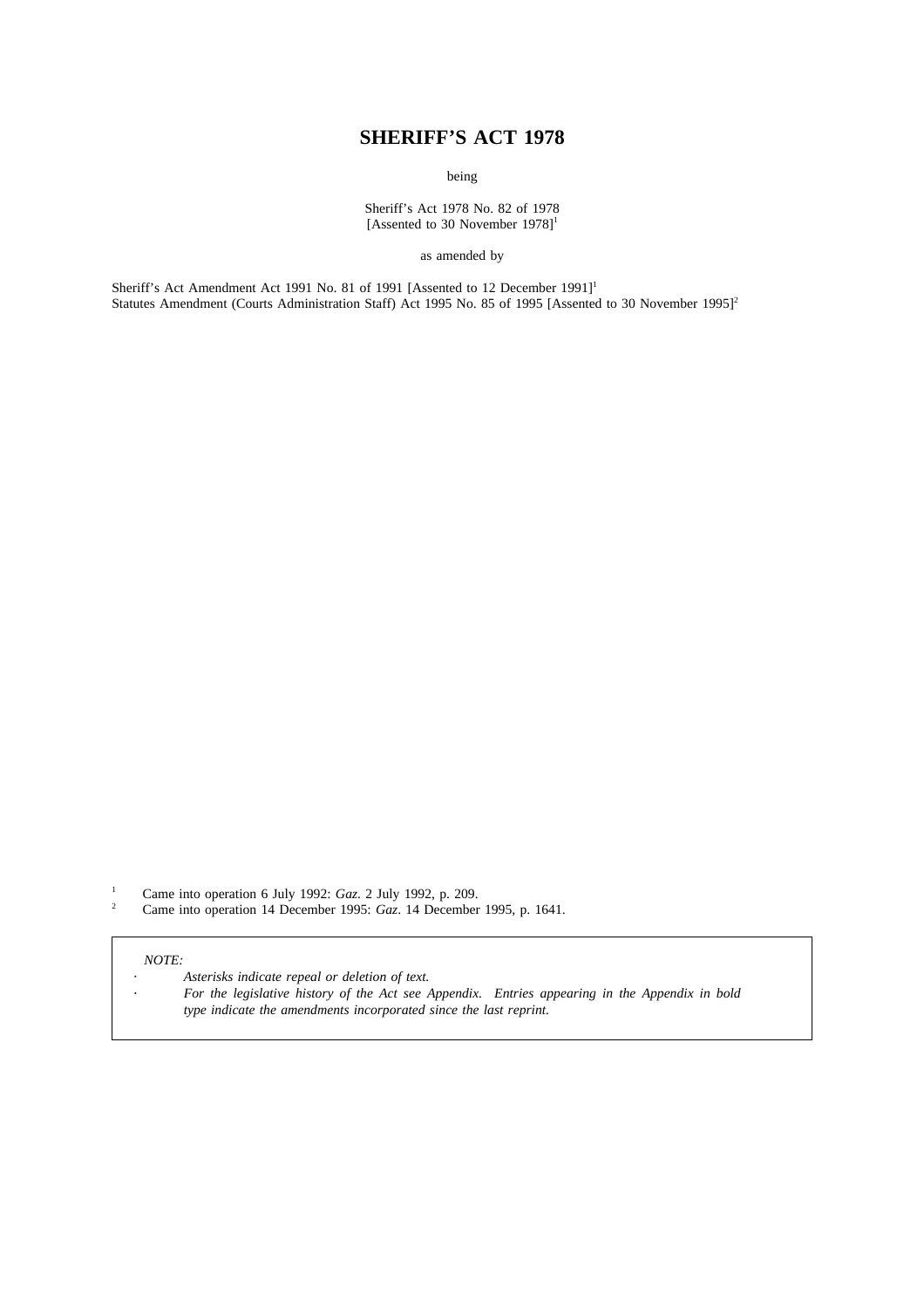**An Act to provide for the appointment of the sheriff and sheriff's officers and to define their powers and duties; to amend the Supreme Court Act, 1935-1975; and for other purposes.**

The Parliament of South Australia enacts as follows:

# **Short title**

**1.** This Act may be cited as the *Sheriff's Act 1978*.

# **Commencement**

**2.** This Act shall come into operation on a day to be fixed by proclamation.

# **Repeal and transitional provision**

**3.** (1) Sections 84 to 105 (inclusive) of the *Supreme Court Act 1935-1975* and the heading immediately preceding those sections, are repealed.

\*\*\*\*\*\*\*\*\*\*

(3) A person holding office immediately before the commencement of this Act as sheriff or a deputy sheriff under the provisions repealed by subsection (1) of this section shall be deemed to have been appointed, upon the commencement of this Act, as sheriff or a deputy sheriff under this Act.

(4) A person holding office immediately before the commencement of this Act as a sheriff's officer under a provision repealed by subsection (1) of this section shall be deemed to have been appointed upon the commencement of this Act as a sheriff's officer under the corresponding provisions of this Act.

## **Interpretation**

**4.** In this Act, unless the contrary intention appears—

"**court**" means—

- *(a)* the Supreme Court; or
- *(b)* the District Court; or
- *(c)* the Magistrates Court;

"**judge**" includes a magistrate or a justice.

#### **The Sheriff**

**5.** (1) There will be a sheriff.

- (2) The sheriff will be an officer of the Supreme Court.
- (3) The sheriff will be appointed under the *Courts Administration Act 1993*.

(4) A person cannot be appointed as sheriff, nor can a person holding that office be dismissed or reduced in status after appointment, except on the recommendation, or with the concurrence, of the Chief Justice of the Supreme Court.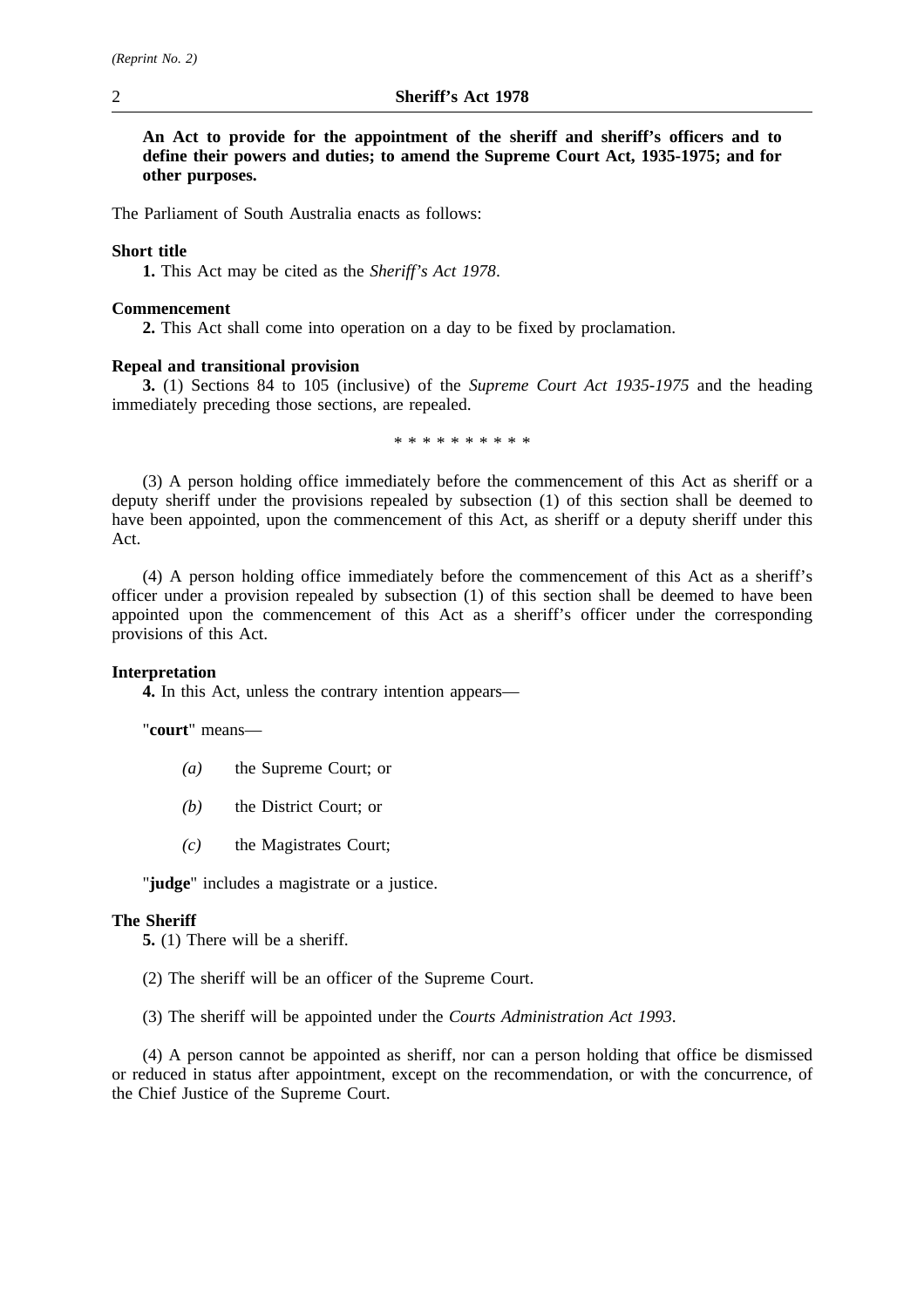#### **Deputy Sheriffs and sheriff's officers**

**6.** (1) There will be such deputy sheriffs and sheriff's officers (appointed under the *Courts Administration Act 1993*) as are necessary to assist the sheriff in the performance of his or her duties.

(2) A person cannot be appointed as a deputy sheriff or sheriff's officer, nor can a person so appointed be dismissed or reduced in status after appointment, except on the recommendation, or with the concurrence, of the sheriff.

(3) The sheriff may, by instrument in writing, appoint any person to be a deputy sheriff or sheriff's officer—

- *(a)* for the purposes of a particular proceeding; or
- *(b)* for the period specified in the instrument.

(4) A person appointed under subsection (3) is not, by virtue of that appointment, a Public Service employee and is entitled to such fees as are prescribed.

(5) A deputy sheriff has, in relation to any matter within the scope of his or her appointment, the powers, duties and immunities of the sheriff, but is subject to direction by the sheriff.

#### **Provision for case where sheriff should not execute process**

**7.** (1) Where—

- *(a)* the sheriff is unable, for any reason, to carry out any of his duties; or
- *(b)* it is for any other reason expedient to exercise the powers conferred by this subsection,

a court or a judge may appoint a fit and proper person to execute any process, or to carry out the duties of the sheriff in relation to any matter.

- (2) Where—
- *(a)* any process is directed against the sheriff; or
- *(b)* it is otherwise improper for the sheriff to execute any process,

the court or a judge may appoint any fit and proper person to execute that process.

(3) A person appointed pursuant to subsection (1) or subsection (2) of this section has, in relation to any matter within the scope of his appointment, the powers, duties and immunities of the sheriff.

# **Duties of the sheriff**

**8.** The sheriff shall—

- *(a)* execute or cause to be executed all process, civil or criminal, directed to him by a court; and
- *(b)* perform all other duties imposed on the sheriff by or under an Act; and
- *(c)* shall observe and carry out any direction of a court.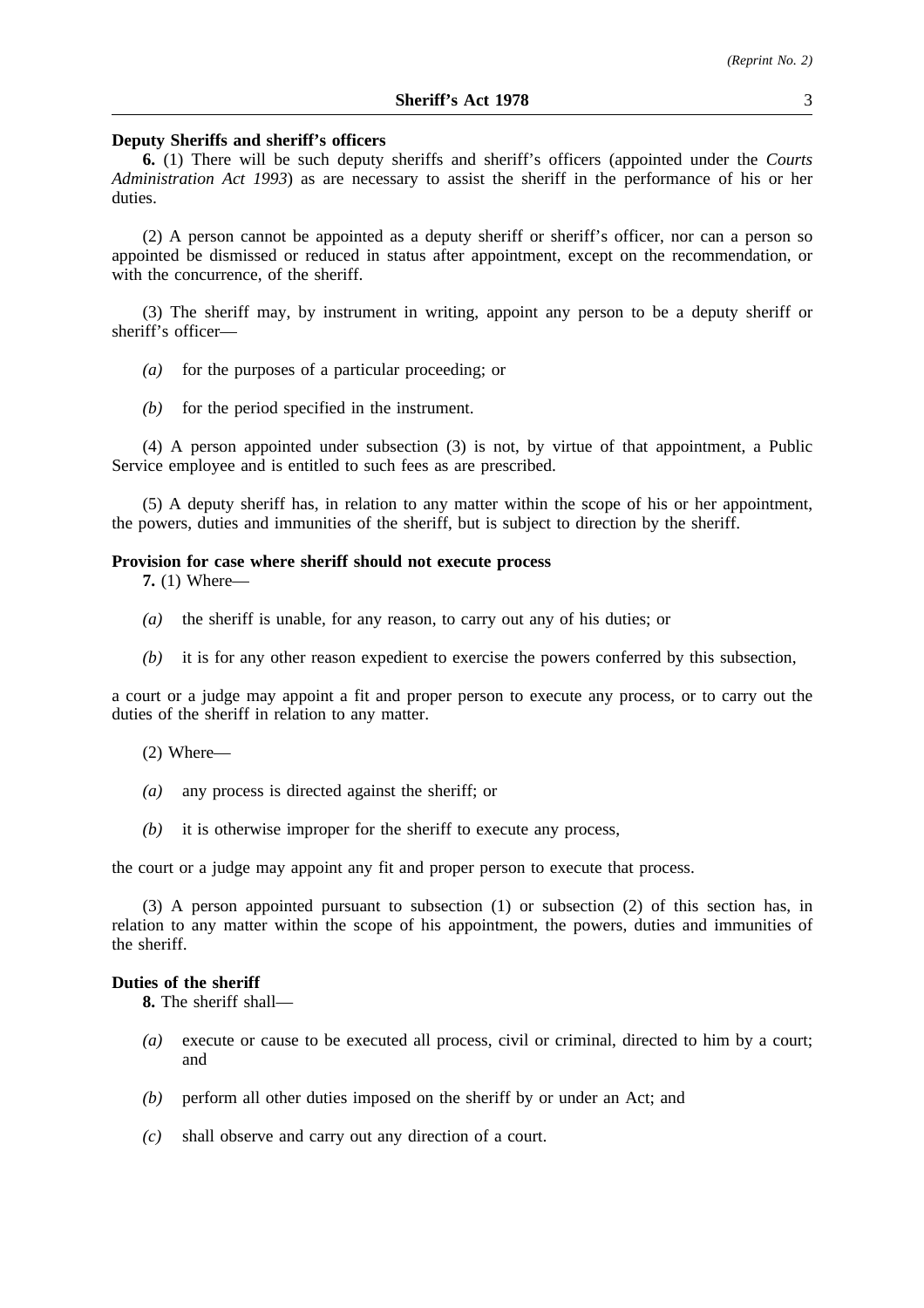# **Sheriff to attend at criminal sittings**

**9.** (1) The sheriff shall—

- *(a)* attend personally; or
- *(b)* cause one of his officers to attend,

any criminal sittings of the Supreme Court or a district criminal court.

- (2) The sheriff shall, at the request of a court—
- *(a)* attend personally; or
- *(b)* cause one of his officers to attend,

any sittings of that court.

# **Procedure on arrest**

**10.** Subject to the provisions of any other Act, where a person is arrested by the sheriff, a deputy sheriff or a sheriff's officer, the person must be brought before a court as soon as reasonably practicable and must be kept in the meantime in safe custody.

### **Offences**

**11.** (1) Any person who hinders the sheriff, a deputy sheriff, a sheriff's officer, or a person assisting the sheriff, a deputy sheriff or a sheriff's officer, in the execution of his duty shall be guilty of an offence and liable to a penalty not exceeding one thousand dollars or imprisonment for three months.

(2) The sheriff, a deputy sheriff or a sheriff's officer, may arrest any person who commits an offence under subsection (1) of this section.

(3) A person arrested under subsection (2) of this section shall be brought forthwith before a justice to be dealt with according to law.

(4) Any person who, having reasonable notice that he is required to assist the sheriff in arresting any person, or in preserving the peace, fails to do so without reasonable excuse, shall be guilty of an offence and liable to a penalty not exceeding two hundred dollars.

## **Immunity**

**12.** (1) Subject to this section, civil liability for any wrongful or negligent act or omission of the sheriff, a deputy sheriff or a sheriff's officer in the course of carrying out duties assigned to him by or under this Act shall be determined in accordance with the law of torts.

(2) The sheriff, a deputy sheriff or a sheriff's officer incurs no personal liability in tort for any act or omission in the course of carrying out those duties.

(3) Any action or claim to which the sheriff, a deputy sheriff or a sheriff's officer would, but for subsection (2) of this section, be liable lies against the Crown.

## **Summary proceedings**

**13.** Proceedings for an offence against this Act shall be disposed of summarily.

# **Sheriff not disqualified from being justice of the peace**

**14.** The sheriff is not disqualified, by reason of his office, from appointment as a justice of the peace.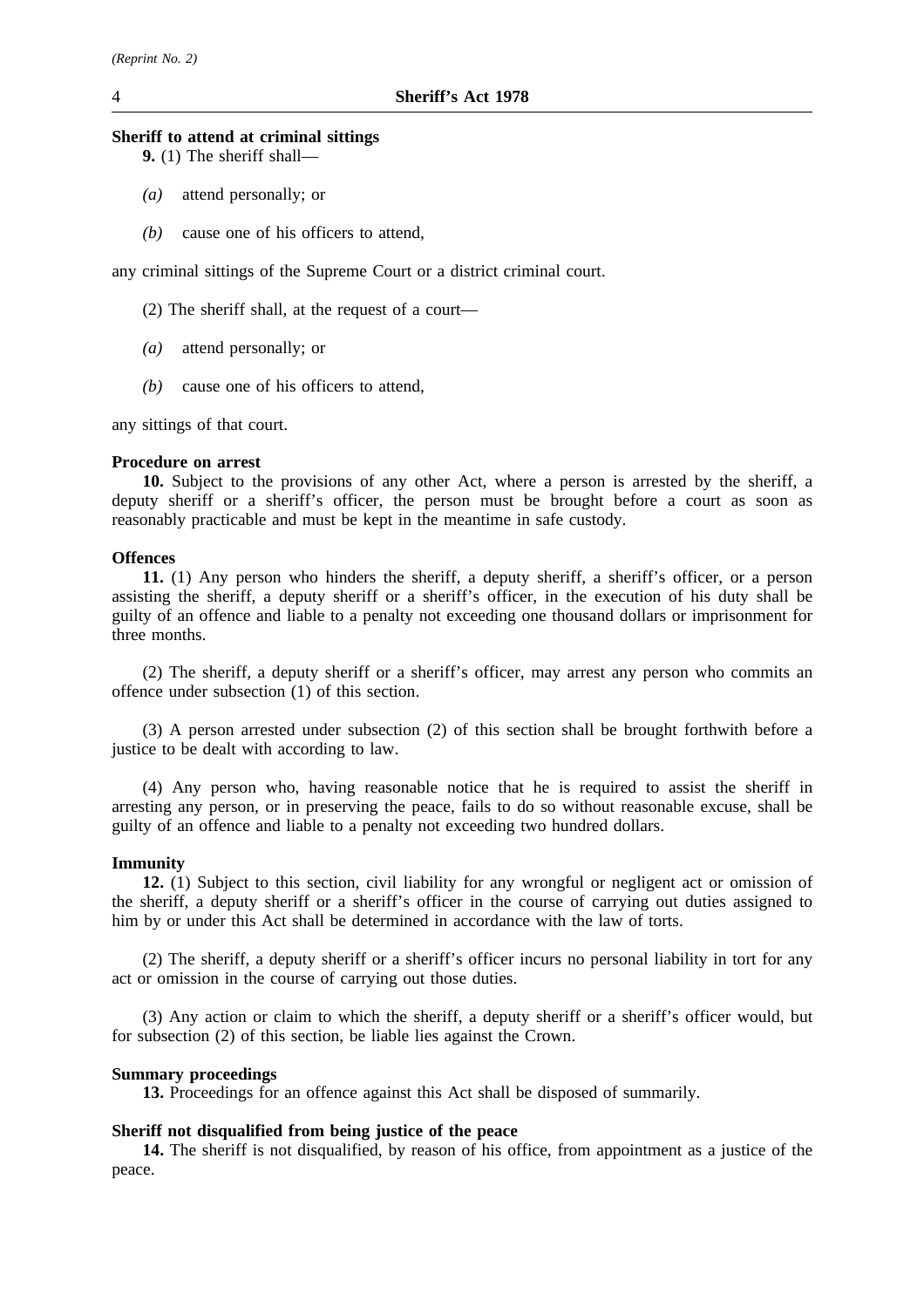# **No licence required for the purpose of sheriff's sales**

**15.** No licence or other authority is required under any Act by the sheriff, a deputy sheriff or a sheriff's officer for the purpose of selling real or personal property (by auction or otherwise) in pursuance of the process of a court.

# **Regulations**

**16.** The Governor may, by regulation—

- *(a)* regulate the performance of the duties of the sheriff; and
- *(b)* prescribe, and provide for the payment of, fees to the sheriff in respect of the execution of any process; and
- *(c)* provide for the settlement of disputes as to the amount payable in any case; and
- *(d)* provide for the giving of security for the payment of fees; and
- *(e)* prescribe conditions upon which property seized in execution may be withdrawn from sale.